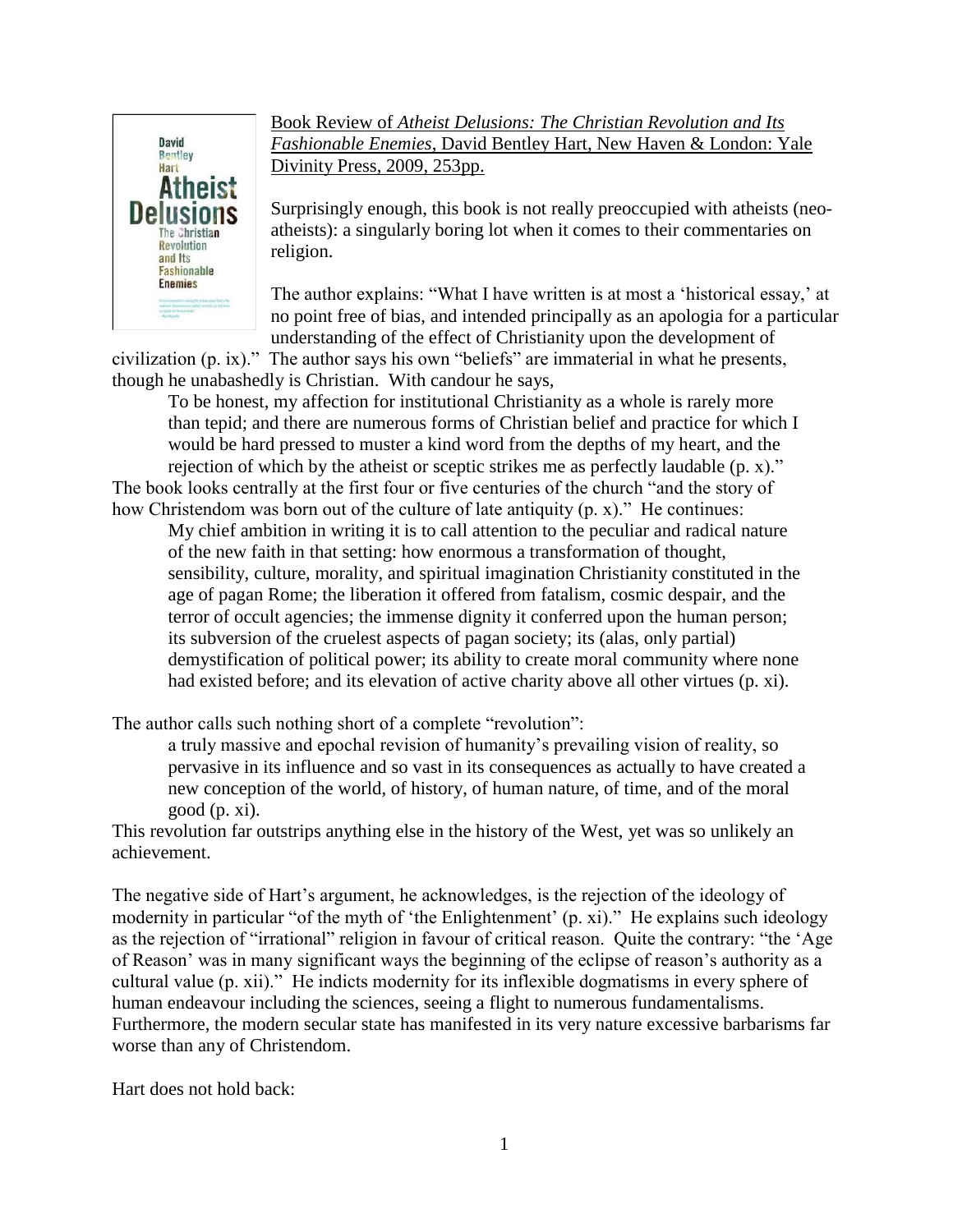What, however, animates this project is a powerful sense of how great a distance of historical forgetfulness and cultural alienation separates us from the early centuries of the Christian era, and how often our familiarity with the Christianity we know today can render us insensible to the novelty and uncanniness of the gospel as it was first proclaimed – or even as it was received by succeeding generations of ancient and mediaeval Christians (p. xii).

The author underscores that this is an "essay" more than a scholarly work (of which he is brilliantly capable, amply demonstrated in other publications). The book consists in four "movements":

I begin in part 1, from the current state of popular antireligious and anti-Christian polemic, and attempt to identify certain of the common assumptions informing it; in part 2, I consider, in a somewhat desultory fashion, the view of the Christian past that the ideology of modernity has taught us to embrace; in part 3, the heart of the book, I attempt to illuminate (thematically, as I say) what happened during the early centuries of the church and the slow conversion of the Roman Empire to the new faith; and in part 4 I return to the present to consider the consequences of the decline of Christendom (p. xiii).

Part I begins with a quick overview of best-selling atheistic diatribes. The author is not truculent about atheism *per se*, liking some forms far more than some forms of religion. "But atheism that consists entirely in vacuous arguments afloat on oceans of historical ignorance, made turbulent by storms of strident self-righteousness, is as contemptible as any other form of dreary fundamentalism (p. 4)."

Hart adduces reasons for his displeasure by contrasting neo-atheists with far more robust and credible previous detractors, principal of whom was Friedrich Nietzsche. He sees most neoatheistic writing as so much drivel and nonsense. These writers broadly hold to two unexamined prejudices:

first, that all religious belief is in essence baseless; and, second, that religion is principally a cause of violence, division, and oppression, and hence should be abandoned for the sake of peace and tolerance (p. 10).

Of course religion does kill. Politics also kills, Hart points out. But *peaceful* religion and *peaceful* politics do not kill. "Polytheists, monotheists, and atheists kill – indeed, this last class is especially prolifically homicidal, if the evidence of the twentieth century is to be consulted (p. 12)."

Further:

Does religious conviction provide a powerful reason for killing? Undeniably it often does. It also often provides the sole compelling reason for refusing to kill, or for being merciful, or for seeking peace; only the profoundest ignorance of history could prevent one from recognizing this. For the truth is that religion and irreligion are cultural variables, but killing is a human constant (p. 13).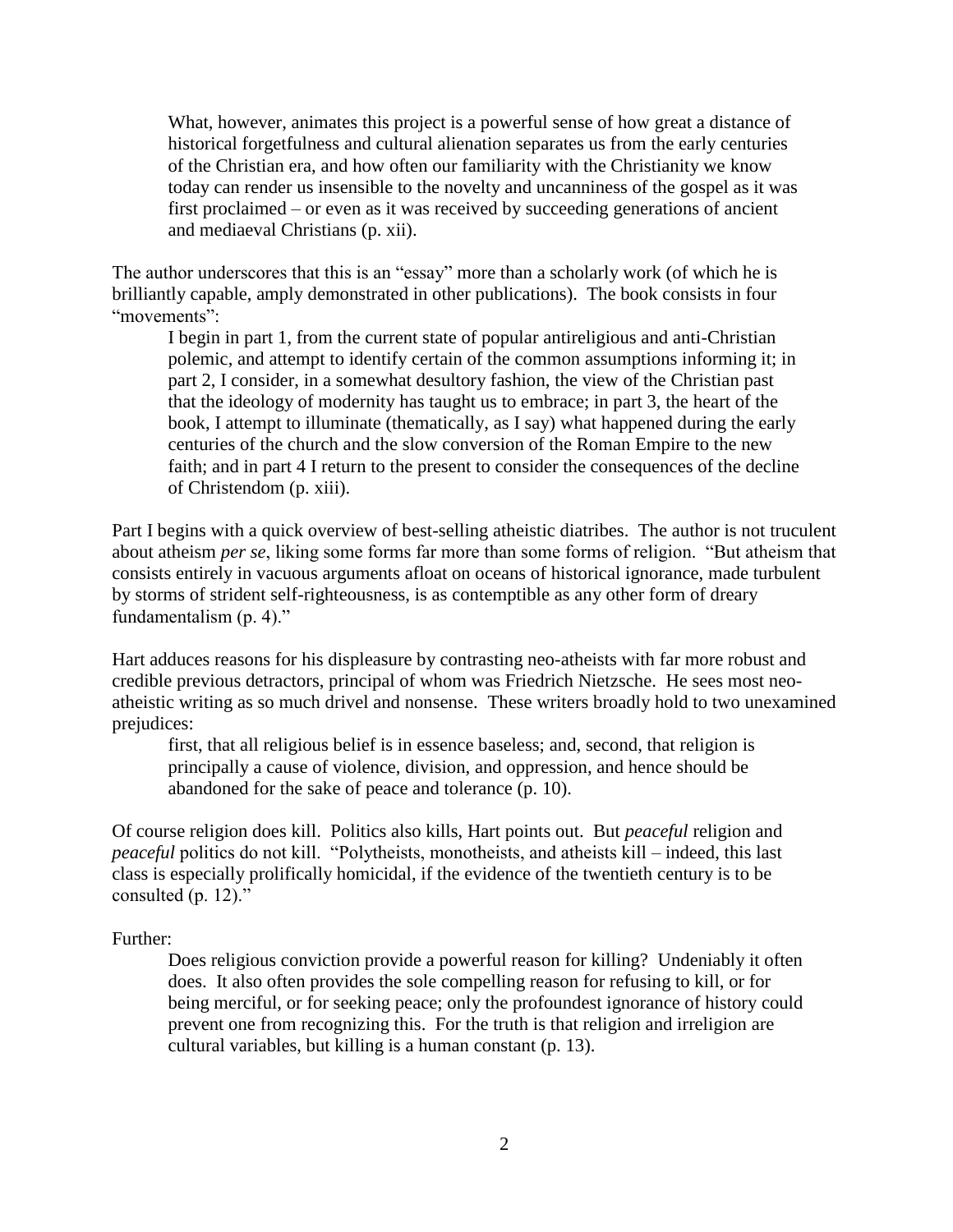Hart thinks the desire to abolish religion is as simpleminded as a desire to abolish politics. (In a way, that is the human condition: commitment to ultimate concerns – religion; life within power arrangements – politics.) One neo-atheist expresses his commitment to democracy. Hart obligingly points out the litany of evils done by democracies, in the name of democracy. He continues by indicating his incomprehension of "the strange presupposition that a truly secular society would of its nature be more tolerant and less prone to violence than any society shaped by any form of faith (p. 14)." Clearly the most savage period of human history is the  $20<sup>th</sup>$ century, under largely secular governments, with body counts of several magnitudes greater than any previous era.

Hart points out that the simple withdrawal of aggregate charitable aid by the disappearance of religion, "from which the gospel had been banished would surely be one in which millions more of our fellows would go unfed, unnursed, unsheltered, and uneducated (p. 15)." Further, neoatheists simply miss the fact that "they are inheritors of a social conscience whose ethical grammar would have been very different had it not been shaped by Christianity's moral premises:…(p. 16)". I'm part of an extended family of unbelievers who simply miss this obvious fact!

But the history of Christian morals is mixed at best in the West in its demonstrably changed lives and institutions. Notwithstanding,

The Christian view of human nature is wise precisely because it is so very extreme: it sees humanity, at once, as an image of the divine, fashioned for infinite love and imperishable glory, and as an almost inexhaustible wellspring of vindictiveness, cupidity and brutality (pp.  $17 \& 18$ ).

That Christ was murdered "by the combined authority and moral prudence of the political, religious and legal powers of human society… is, incidentally, the most subversive claim ever made in the history of the human race (p. 18)."

Hart wonders at such extraordinary bad argumentation by neo-atheists, positing the cultural air we breathe, "precritical and irrational impulses of the purest kind of fideism (p. 20)." Or unexamined assumptions as explanation. Hart asserts: "To be entirely modern (which very few of us are) is to believe in nothing (p. 20)". He explains further: "In the most unadorned terms possible, the ethos of modernity is – to be perfectly precise – nihilism  $(p, 21)$ ". He does not employ the term negatively. He means simply,

To be truly nihilist, in this sense of the word, is simply to have been set free from subservience to creeds, or to religious fantasy, or to any form of moral or cultural absolutism, and so ideally to have relinquished every desire to control one's fellows (p. 21).

Such is modernity's freedom. But,

A perfectly consistent ethics of choice would ultimately erase any meaningful distinction between good and evil, compassion and cruelty, love and hatred, reverence and transgression, and few of us could bear to inhabit the world on those terms (p. 23).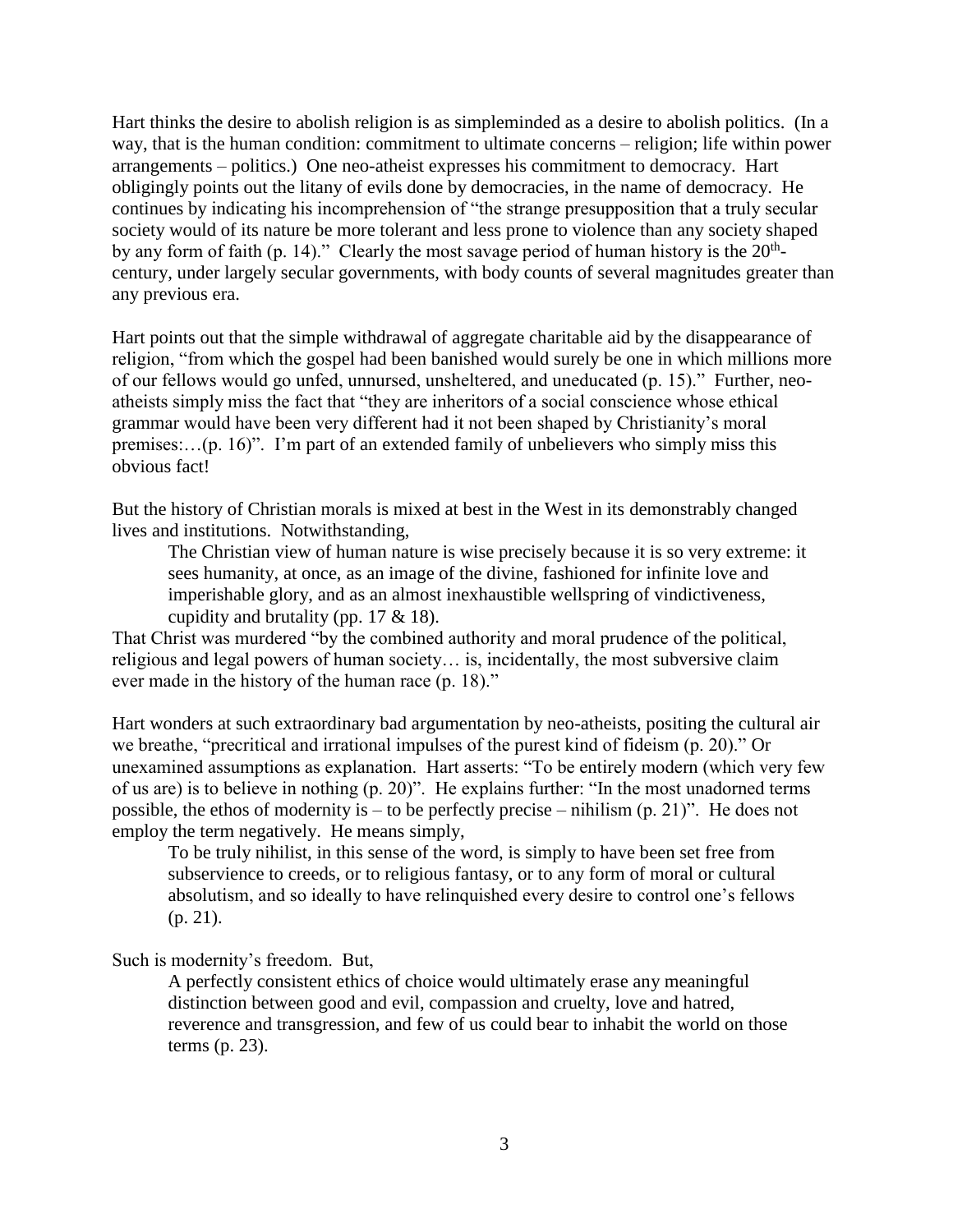As a personal aside, this reviewer has found that those most vociferously subscribing to such an ethic are simultaneously the most intolerant, judgmental and impositional of their ethic on others! I have in-laws… Enough said.

And so,

[Such] ethics, especially, tends to be something of a continuous improvisation or bricolage: we assemble fragments of tradition we half remember, gather ethical maxims almost at random from the surrounding culture, attempt to find an inner equilibrium between tolerance and conviction, and so on, until we have knit together something like a code, suited to our needs, temperaments, capacities, and imaginations (p. 23).

Hart juxtaposes a medievalist's judgmentalism towards Christian care of lepers with the overwhelming reality of Christian care of the poor and destitute. The Benedictines for example alone ran 2,000 hospitals in Western medieval Europe!

But we are truly modern meaning explicitly post-Christian. So Hart observes:

Even the most ardent secularists among us generally cling to notions of human rights, economic and social justice, providence for the indigent, legal equality, or basic human dignity that pre-Christian Western culture would have found not so much foolish as unintelligible… they would never have occurred to [them]… (pp. 32 & 33)".

Hart states further, "Hence modernity's first great attempt to define itself: an 'age of reason' emerging from and overthrowing an 'age of faith.' (p. 33)." An enchanting tale is told in great detail of how this came about, Hart avers and tells on page 33, adding: "its sole defect is that it happens to be false in every identifiable detail (p. 34)."

Hart spends some time in a chapter (Four) entitled "The Night of Reason" dealing with gross historical misattributions to Christianity. He states baldly that "these Christians brought something new into the ancient world: a vision of the good without precedent in pagan society... the wonder of this new nation within the empire… [is that] anyone could have imagined such ideals in the first place (p. 45)." So often neo-atheists protest that they can be good without God. What Hart asserts is the very *idea* of the good is entirely of Christian provenance. Put differently, for atheists to embrace the good is already to stand on the shoulders of Christians who first conceptualized "the good" in such a way that atheists affirm today. Ivan Illich and Hannah Arendt both point to Christianity's introducing to the world the uniqueness of compassion for the "stranger", Illich highlighting the Good Samaritan story. Such a story to pagan society just did not make sense: it was *nonsense*. Christianity alone, "in long retrospect" as Hart expresses it, invented the very idea of "the good" that today is commonplace in Western culture.

On the so-thought conflict between Christianity and science, Hart states that it simply never existed. Nor can it in any way be claimed that Islamic culture outpaced Christian culture.

As to intolerance and persecution, Hart says they are hugely overblown. He summarizes the overall reality thus: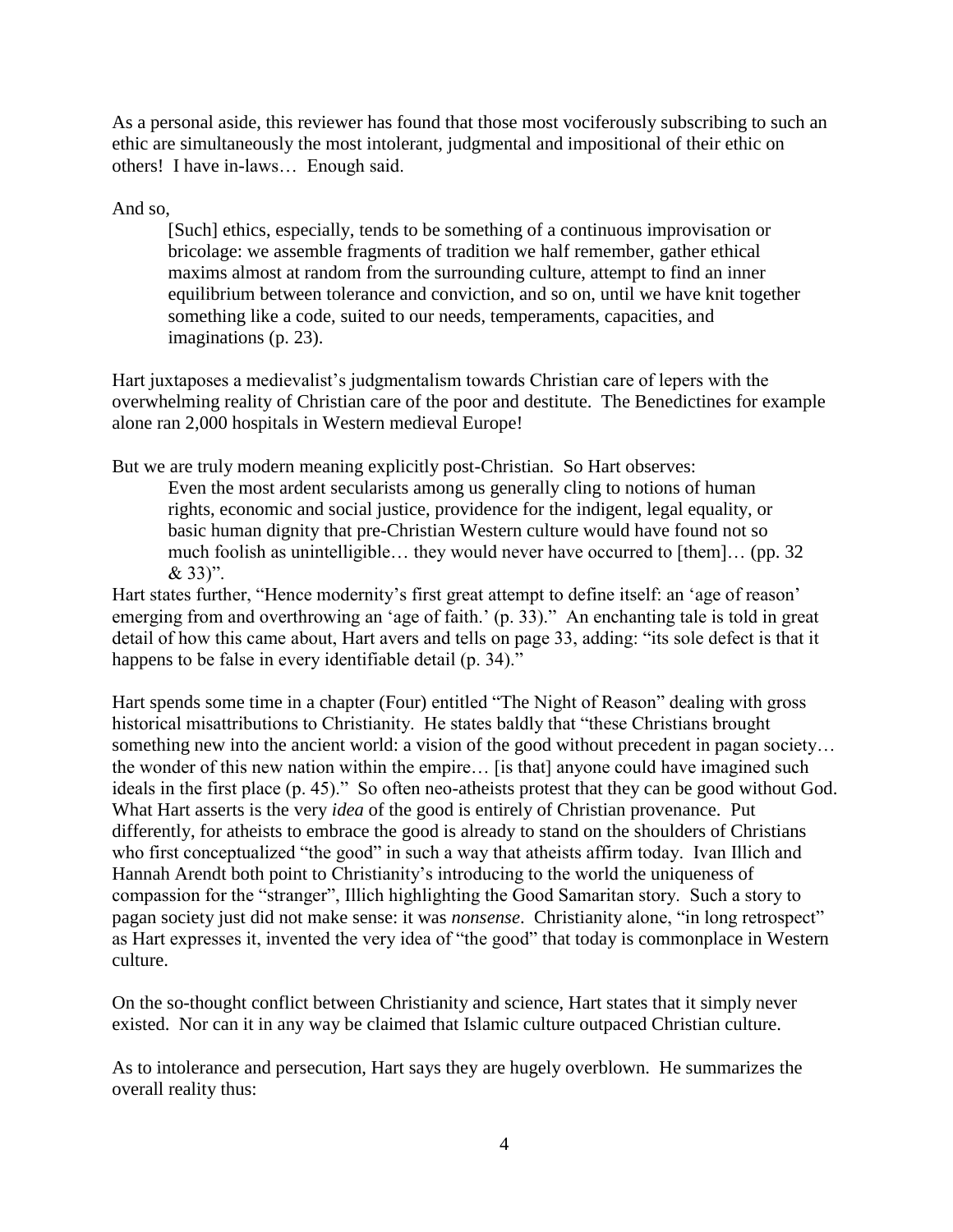The long history of Christendom is astonishingly plentiful in magnificent moral, intellectual, and cultural achievements; and many of these would never have been possible but for the conversion of the Roman Empire to a new faith (p. 86)."

As to so-named "wars of religion", they ought really to be remembered as the first wars of the modern nation-state, whose principal purpose was to establish the supremacy of secular state authority over every rival power, most especially the power of the church (p. 88)." They were not a continuation of the Crusades, the only "holy wars" in Christian history. They began as a response to Islamic expansionism in the  $7<sup>th</sup>$  century. Whereas the wars of the  $16<sup>th</sup>$  and  $17<sup>th</sup>$ centuries had "little to do with faith or confessional loyalties (p. 89)." And the secular state did not "rescue" Europe from wars of religion, rather prosecuted such wars. This story is told well by William T. Cavanaugh in *Migrations of the Holy: God, State, and the Political Meaning of the Church* (Grand Rapids: Eerdmans, 2011).

#### Hart states:

Christianity has been the single most creative cultural, ethical, esthetic, social, political, or spiritual force in the history of the West, to be sure; but it has also been a profoundly destructive force; and one should perhaps praise it as much for the latter attribute as for the former, for there are many things worthy of destruction (p. 100).

#### He continues on the next page:

The real reproach that should be brought against the victorious church is not that it drove out the old gods but that it did not succeed in driving them or their ways sufficiently far off (p. 101).

Apart from, Hart avers, the fact that Christianity from the outset was characterized by high rationality, more to the point is the degree of "faith" needed "in the operations of even the most disinterested rationality (p. 101).". There are "irreducible convictions present wherever one attempts to apply logic to experience (p. 101)." This obtains for the confirmed materialist as well as for the Christian. Some materialist rationalities – blood and soil, the master race, socialist Utopia produce "prodigies of evil precisely to the degree that they are 'rationally' pursued (p. 101)."

In a chapter (Nine) entitled "An Age of Darkness", Hart argues:

If ever an age deserved to be thought an age of darkness, it is surely ours. One might be almost tempted to conclude that secular government is the one form of government that has shown itself too violent, capricious, and unprincipled to be trusted (p. 196).

# And a bit later:

Looking back at the twentieth century, it is difficult not to conclude that the rise of modernity has resulted in an age of at once unparalleled banality and unprecedented monstrosity, and that these are two sides of the same cultural reality (p. 107).

In the chapter (Ten) entitled "The Great Rebellion", Hart underscores the profound rebellious nature of early Christianity: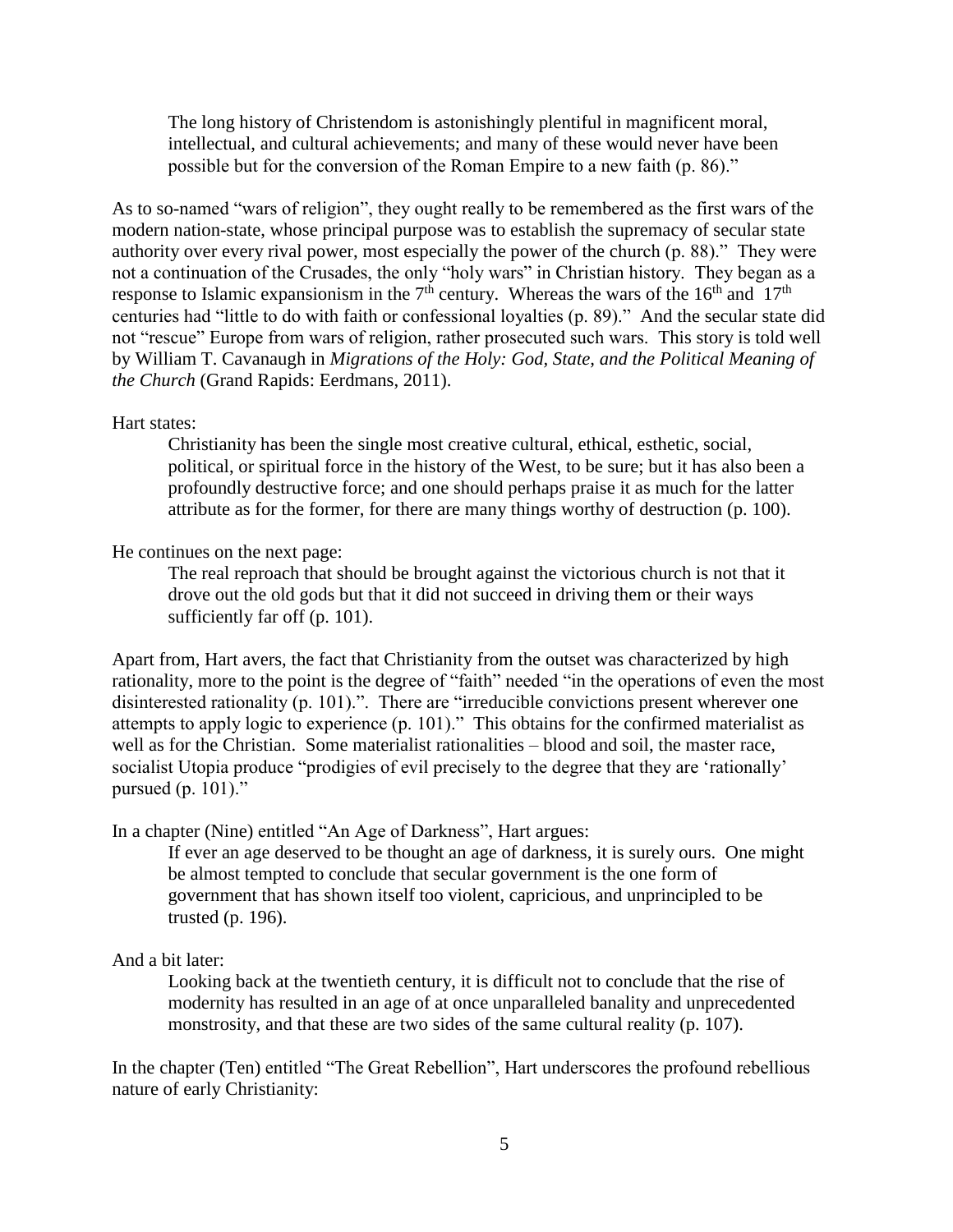No creed could have been more subversive of the ancient wisdom of the world, and no movement more worthy of the hatred of those for whom that wisdom was the truth of the ages  $(p. 116)$ ."

In fact, over against pagan religious practice, "Christianity was, quite unambiguously, a cosmic sedition (p. 124)." It succeeded "in the invention of an entirely new universe of human possibilities, moral, social, intellectual, cultural, and religious… The old and the new faiths represented two essentially incompatible visions of sacred order and of the human good. They could not coexist indefinitely, and only a moral imbecile could unreservedly regret which of the two it was that survived (p. 124)." What Christianity inspired, above all acts of compassion and the affirmation of a dignity intrinsic to every human soul, was simply not stock and trade with the gods of antiquity as they were with Christianity. Quite the opposite in fact in Roman society under the ancient gods "in which the law of charity was not only an impossibility but an offense against good taste (p. 125)."

There was further no philosophy of antiquity that even approached moving beyond *pathos*, that "could imagine a divine source of the world, freely creating and sustaining all things out of love (p. 133)." Both the arena and the theatre where enemies were despatched for the entertainment of the populace point to a culture that "suffered from a fairly extreme degree of spiritual ennui or decadence (p. 134)."

#### Further,

Not only is it wrong, in fact, to say that Christianity imparted a prejudice against the senses into the pagan world; one should really say that, if the Christianity of the early centuries was marked by any excessive anxiety regarding the material world or life in the body, this was an attitude that had migrated from pagan culture into the church (p. 134).

# Hart summarizes:

Whatever else Christianity brought into the late antique world, the principal gift it offered to pagan culture was a liberation from spiritual anxiety, from the desperation born of a hopeless longing for escape, from the sadness of having to forsake all love of the world absolutely in order to find salvation, from a morbid terror of the body, from the fear that the cosmic powers on high might prevent the spirit from reaching its heavenly home (pp.  $144 \& 145$ ).

In Chapter Twelve, "A Liberating Message", Hart asks first whether "it is demonstrably the case that the gospel did in fact spread through the world of late antiquity on account of the novelty of its message… or whether it prospered simply because it was the mystery cult that happened to have the most engaging myths... (p. 146). He asks second "whether any actual social effects followed from the triumph of Christianity that would corroborate the claim that the gospel substantially transformed the moral and spiritual consciousness of Western humanity (p. 146)."

In answering yes to both, Hart discusses at some length a naysayer in the person of a classicist named Ramsey MacMullen. In brief, he finds MacMullen hopelessly prejudiced and dishonest in the face of the evidence. Yet "his books [are] the deep background of a surprisingly large number of anti-Christian polemics..." (p. 147).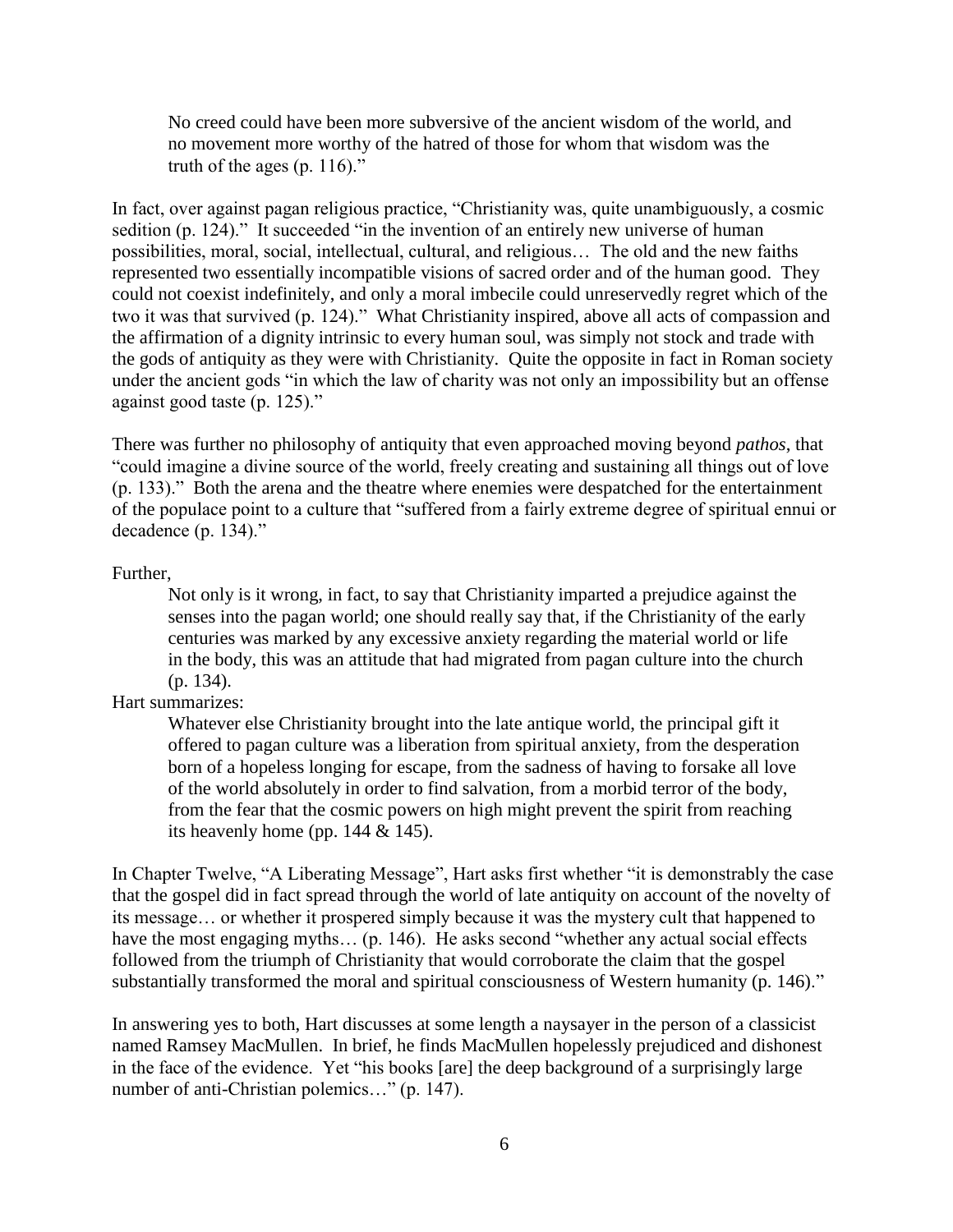"Christian teaching, from the first, placed charity at the center of the spiritual life as no pagan cult ever had, and raised the care of widows, orphans, the sick, the imprisoned, and the poor to the level of the highest religious obligations… From the first century through the fourth, I think I can fairly say, no single aspect of Christian moral teaching was more consistent or more urgent than this law of charity (p. 164).

In Chapter Thirteen, "The Face of the Faceless", Hart underscores that under Christianity's tutelage, for the first time, "the human person as such, [was] invested with an intrinsic and inviolable dignity, and possessed of an infinite value (p. 167)." In fact, "Conscience, after all, at least in regard to its particular contents, is to a great extent a cultural artifact, a historical contingency, and all of us today in the West, to some degree or another, have inherited a conscience formed by Christian moral ideals (p. 169)." Bluntly, "The scandal of the pagans, however, was the glory of the church (p. 170)." That said, as well, after Constantine, "The enfranchised church has never been more than half Christian even at the best of times; often enough, it has been much less than that (p. 171)."

In Nietzsche's term, Hart states, Christianity was a "transvaluation of all values" of ancient society, a general subversion, though not a political revolution as such, though no less political for all that. It was, again a Nietzsche term (though with a sneer), "a slave revolt in morality" – but from on high, namely from God who took the form of a slave in the person of Jesus. Today, in the shadow of Christendom, we are incapable of looking on another's suffering with indifference or contempt – and not do harm to our own consciences. "We have lost the capacity for innocent callousness (p. 173)" Jesus as paradigmatic victim taught us to notice the victim. René Girard says this was revolutionary and unprecedented. So does Hart. He writes:

God, it seems, far from approving the verdict of his alleged earthly representatives – Gentiles or Jews, priests or procurators, emperors, generals, or judges – entirely reverses their judgment, and in fact vindicates and restores to life the very man they have 'justly' condemned in the interest of public tranquility. This is an astonishing realignment of every perspective, an epochal reversal of all values, a rebellion against reality… and whatever this inverted or reversed perspective was, it was clearly a powerful act of creativity, a grand reimagining of the possibilities of human existence. It would not have been possible had it not been sustained by a genuine and generous happiness (pp. 173 & 174)."

A new "anarchic" order breaks in through Christ, one that sees "the glory of God revealed in a crucified slave, and in which (consequently) we are enjoined to see the forsaken of the earth as the very children of heaven (p. 174)." Hart describes this vision as one of "total humanism". "And, once the world has been seen in this way, it can never again be what it formerly was (p. 174)."

Still, Hart acknowledges, the church generally failed to follow this vision, "only certain extraordinary individuals – certain saints – were willing to press the principles of the faith to their most unsettling conclusions (p. 175)." What is amazing however "is that such beliefs had ever come into existence in the first place… the rise of Christianity was surely an upheaval of unprecedented and still unequalled immensity (p. 175)." Gregory of Nyssa for instance during Lent in 379 preached a passionate sermon against slavery as an institution, for Christ forever had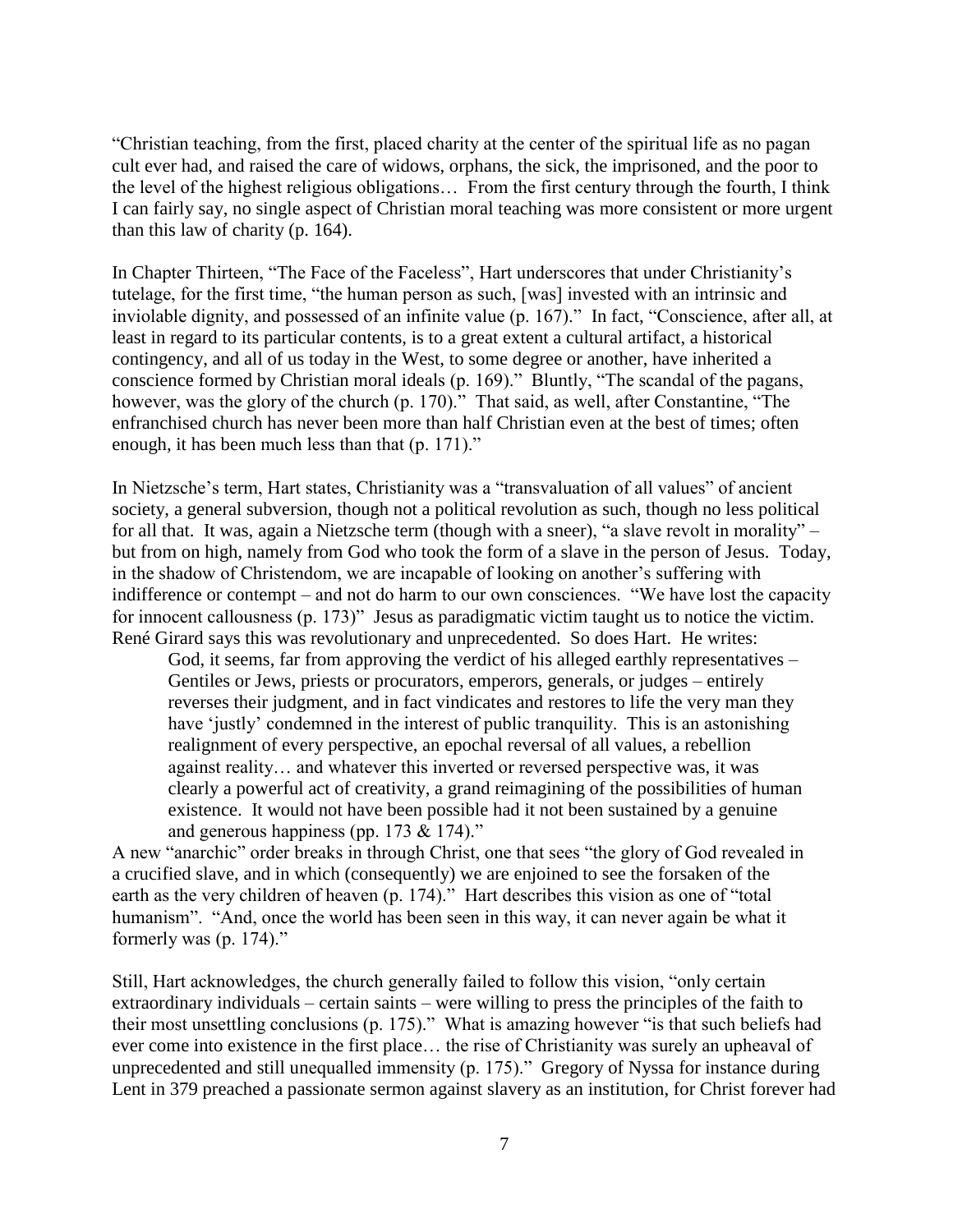become "the face of the faceless" (p. 180)." There is no enlightened rationality that discovers, would have discovered, human equality apart from "the proclamation of Easter (p. 180)."

Chapter Fourteen, "The Death and Birth of Worlds" claims that Julian the Apostate, precisely in his spiritual yearnings that were so "Christian", only sustained a vision for a revived paganism because of imitation of Christianity: it was "possible only through the agency in time of the religion he so frantically despised. And nothing, I think, gives better evidence of how great and how total a victory the true Christian revolution had by his time achieved (p. 198)."

# In Chapter Fifteen, "Divine Humanity", Hart states:

It is to say, rather, that the Christian account of reality introduced into our world an understanding of the divine, the cosmic, and the human that had no exact or even proximate equivalent elsewhere and that made possible a moral vision of the human person that has haunted us ever since, century upon century (p. 203).

# He further argues:

In short, the rise of Christianity produced consequences so immense that it can almost be said to have begun the world anew: to have "invented" the human, to have bequeathed us our most basic concept of nature, to have determined our vision of the cosmos and our place in it, and to have shaped all of us (to one degree or another) in the deepest reaches of consciousness (p. 213).

But there was a more vital accomplishment, the new morality worked into the very stuff human consciences. So Hart ends the chapter and Part Three of the book with the question:

If, as I have argued in these pages, the "human" as we now understand it is the positive invention of Christianity, might it not be the case that a culture that has become truly post-Christian will also, ultimately, become posthuman? (p. 215)

In Part Four, Chapter Sixteen, "Secularism and Its Victims", in a few deft strokes, Hart puts the New Atheists in their place: utterly lacking in intellectual rigor or honesty. "The special glories of Christian civilization – in its arts and sciences, in its institutions and traditions, in its philosophies and ideals – speak for themselves, and it would be undignified to cosset intellectual perversity [of neo-atheists] by pleading the obvious (p. 222)." So much for the New Atheists who in their complacency do not rise to any legitimate level of rigorous unbelief.

Hart moves on "to ask where the ascendancy of our modern notion of freedom as pure spontaneity of the will leads the culture it pervades (p. 226)." He points out that in the  $20<sup>th</sup>$ century alone it has produced 100 million murder victims.

Chapter Seventeen, "Sorcerers and Saints", asks the question, "When, therefore Christianity departs, what is left behind? (p. 230)" Perhaps only nihilism, rejoins Hart, since no other god can be found with the departure of the Christian God; likewise no other "organizing myth".

Banality may also be left behind. But possibly monstrosity too, says Hart. Especially when modern science is treated as magic, in which "power is evidence of permissibility (p. 233)." – because we can… So, "Knowledge as power – unmoored from the rule of love or simply a